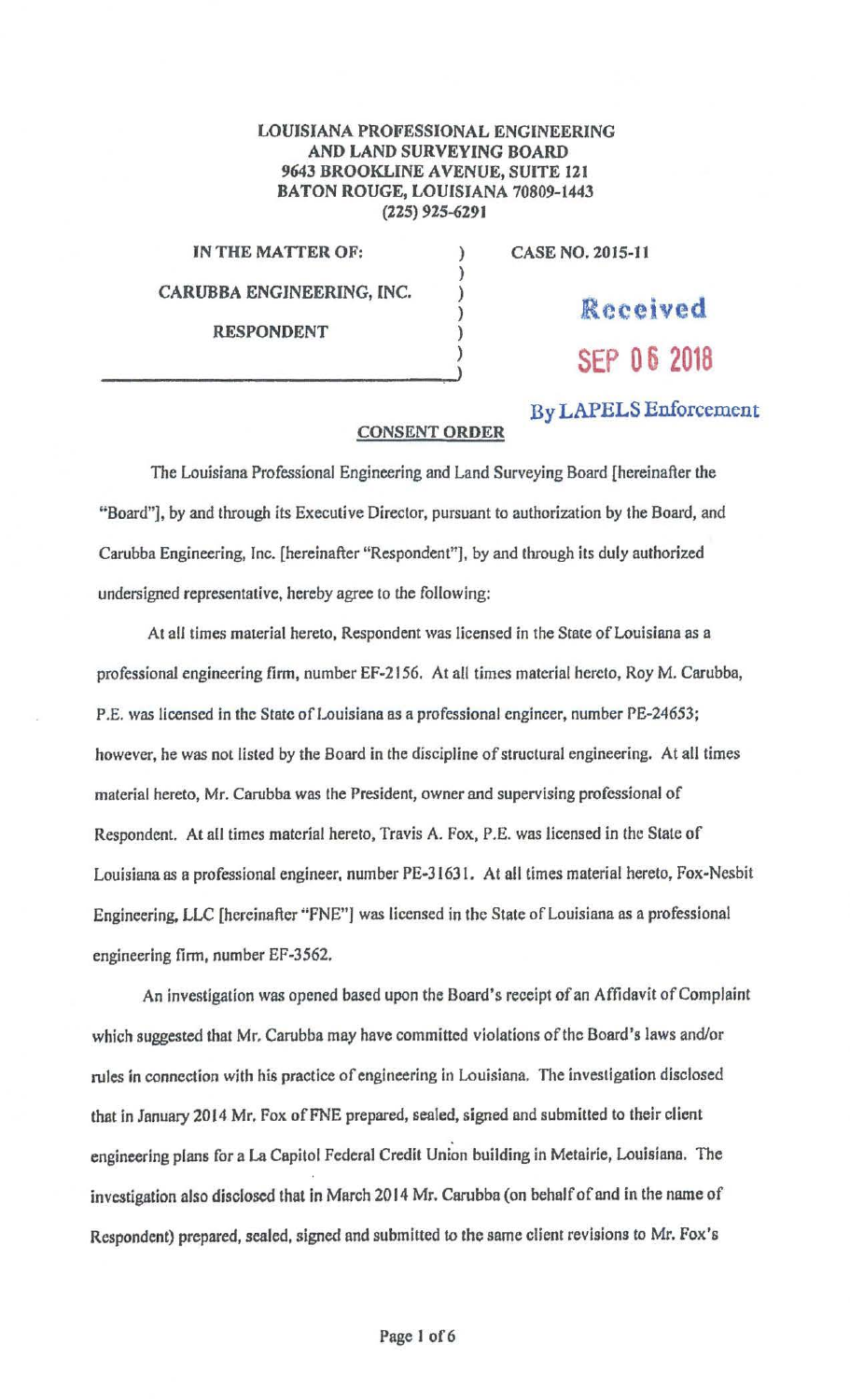original plans; however, Mr. Carubba failed to provide to Mr. Fox written notice of his and Respondent's engagement by the client immediately upon acceptance of the engagement.

Additionally, in his written proposal to provide said engineering services in connection with the project, Mr. Carubba (on behalf of and in the name of Respondent) inadvertently referred to himself as a "structural engineer" and an "SE".

La. **R.S.** 37:698(A)(6), *to wit* LAC Title 46:LXl§2503(D), require that licensees who are engaged to complete, correct, revise or add to the engineering work of another licensee or other related design professionals provide immediate written notice of their engagement to the other licensee or other related design professional. La. R.S. 37:698(A)(6), *to wit* LAC Title 46:LXl§25 l I, prohibit licensees from making exaggerated or deceptive statements or claims about professional qualifications in correspondence or other public communications. La. R.S. 37:698(C) permits the Board to take disciplinary action against a finn if one or more of its officers, directors, managers, employees, agents or representatives is found by the Board to be guilty of any of the acts or offenses listed in La. R.S. 37:698(A). La R.S. 37:698(H) pennits the Board to take disciplinary action against persons who violate La. R.S. 37:698(C), *to wit* La. R.S. 37:698(A)(6) and LAC Title 46:LXI§2503(D) and 251 l, upon a finding of guilt following the preferral of charges, notice and hearing and a majority vote of its entire membership authorized to participate in the proceeding. La R.S. 37:698(A)(6), La. R.S. 37:698(C), La R.S. 37:698(H), and LAC Title 46;LXl§2503(D) and 2511 were in effect at all times material hereto.

It is undisputed that (a) in January 2014 Mr. Fox of FNE prepared, sealed, signed and submitted to their client engineering plans for a building in Louisiana, (b) in March 2014 Mr. Carubba (on behalf of and in the name of Respondent) prepared, sealed, signed and submitted to the same client revisions to Mr. Fox's original plnns; however, Mr. Carubba failed to provide to Mr. Fox written notice of his and Respondent's engagement by the client immediately upon acceptance of the engagement, (c) Mr. Carubba has never been listed by the Board in the discipline of structural engineering. **(d)** in his written proposal to provide said engineering services in connection with the project, Mr. Carubba (on behalf of and in the name of Respondent) inadvertently referred to himself as a "structural engineer" and an "SE" and (e) at all times material hereto Mr. Carubba was the President, owner and supervising professional of Respondent.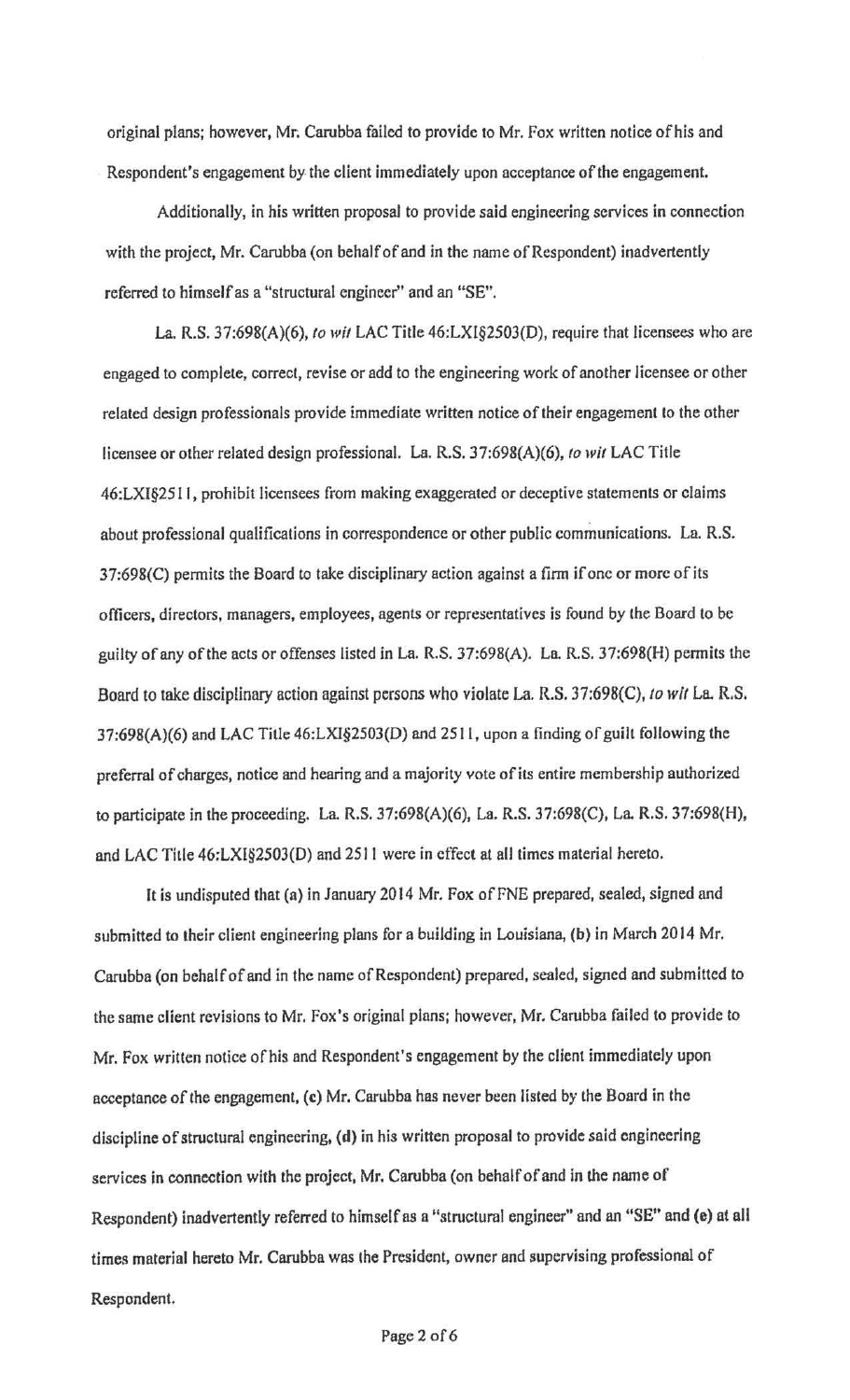Notwithstanding any language in this Consent Order, the Board acknowledges that this Consent Order in no way reflects on Respondent's or Mr. Carubba's competency or their ability to provide structural engineering services.

By letter dated May 30, 2017, the Board gave notice to Respondent that it was considering the preferral of charges against Respondent on the grounds that Respondent may have violated (a) La R.S. 37:698(C), lo *wit* La. R.S. 37:698(A)(6) and LAC Title 46:LX1§2503(D), relative to licensees who are engaged to complete, correct, revise or add to the engineering work of another licensee or other related design professionals providing immediate written notice of their engagement to the other licensee or other related design professional and **(b)** La. R.S. 37:698(C), *to wit* La. R.S. 37:698(A)(6) and LAC Title 46:LXl§2511, relative to making exaggerated or deceptive statements or claims about professional qualifications in correspondence or other public communications.

Wishing to dispense with the need for further disciplinary action and to conclude the instant proceeding without further delay and expense. for the purpose of this proceeding only, Respondent and the Board do hereby enter into this Consent Order, in which Respondent of its own free wilJ consents to the issuance of a Consent Order by the Board, wherein Respondent agrees to (a) pay a fine of two thousand and no/100 (\$2,000.00) dollars, **(b)** pay administrative costs of two thousand four hundred ninety-five and 83/100 (\$2,495.83) dollars, (c) have its supervising professional successfully complete the Board's online Louisiana Laws and Rules Quiz, (d) have its supervising professional successfully complete the Board's onlinc Louisiana Professionalism and Ethics Quiz, (e) ensure that Mr. Carubba immediately ceases and desists committing violations of the above referenced laws and/or rules, including but not limited to referring to himself as a "structural engineer" or an "SE" in Louisiana and (f) the publication of this Consent Order on the Board's website and a summary of this matter in the Board's official journal, the *Louisiana Engineer and Surveyor Journal,* and the reporting of this matter to the National Council of Examiners for Engineering and Surveying (NCEES), identifying Respondent by name.

Respondent admits that its conduct as set forth above constitutes violations of the above referenced laws and/or rules as stated herein. Respondent acknowledges awareness of said laws and/or rules and states that it will comply with all applicable laws and rules henceforth.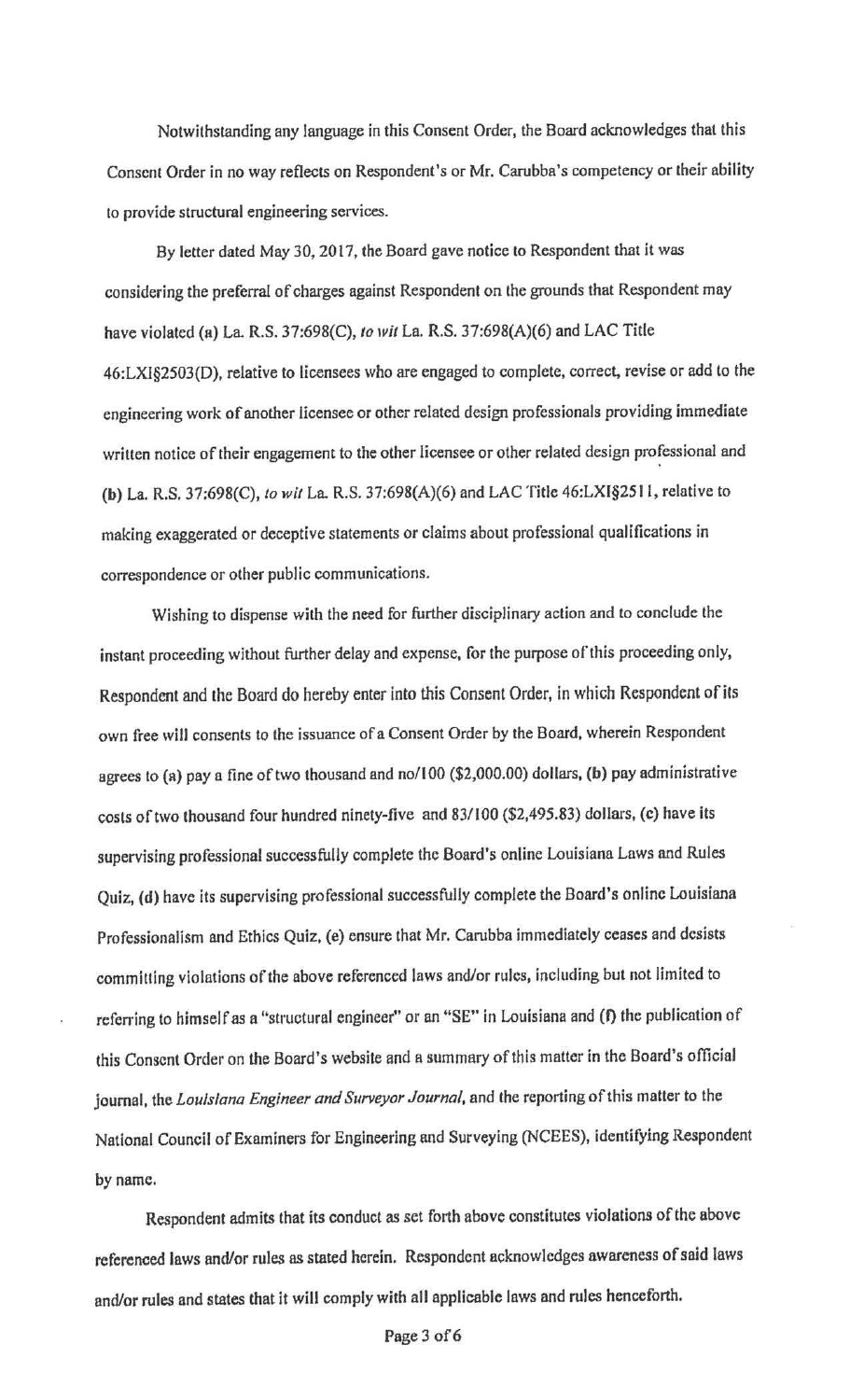Respondent has been advised of its right to be represented by counsel before the Board and/or to appear at any hearing personally or by counsel and present witnesses and evidence in its own behalf, it hereby waives this right and its right to appeal, and it states affinnatively that it has been afforded all administrative remedies due it under the law. Respondent further acknowledges awareness of the fact that the signed original of this Consent Order will remain in the custody of the Board as a public record and will be made available for public inspection and copying upon request.

Therefore, in consideration of the foregoing and by signing this Consent Order, Respondent does hereby waive its right to a hearing before the Boord, to the presenting of evidence and witnesses on its behalf, to Findings of Fact and Conclusions of Law in this case, and to judicial review of this Consent Order.

Respondent hereby represents that (a) it fully understands the meaning and intent of this Consent Order, including but not limited to its final and binding effect, (b) it has voluntarily entered into this Consent Order and that no other promise or agreement of any kind has been made to or with it by any person whatsoever to cause the execution of this instrument and (c) the sanctions set forth in this Consent Order do not prevent the Board from taking further disciplinary or enforcement action against Respondent on matters not specifically addressed in this Consent Order.

WHEREFORE, the Louisiana Professional Engineering and Land Surveying Board and Respondent agree that:

I. Respondent shall pay a fine of two thousand and no/JOO (\$2,000.00) dollars, which shall be tendered to the Board by certified check payable to the Boord, with an initial payment of five hundred and no/JOO (\$500.00) dolJars due upon the signing of this Consent Order, five hundred and no/J 00 (\$500.00) dollars due within thirty (30) days of the signing of this Consent Order, five hundred and no/100 (\$500.00) dollars due within sixty (60) days of the signing of this Consent Order, and the balance due within ninety (90) days of the signing of this Consent Order; and

2. Respondent shall pay administrative costs of two thousand four hundred ninetyfive and 83/100 (\$2,495.83) dollars, which shall be tendered to the Board by certified check payable to the Board, with an initial payment of six hundred twenty-three and 96/100 (\$623.96)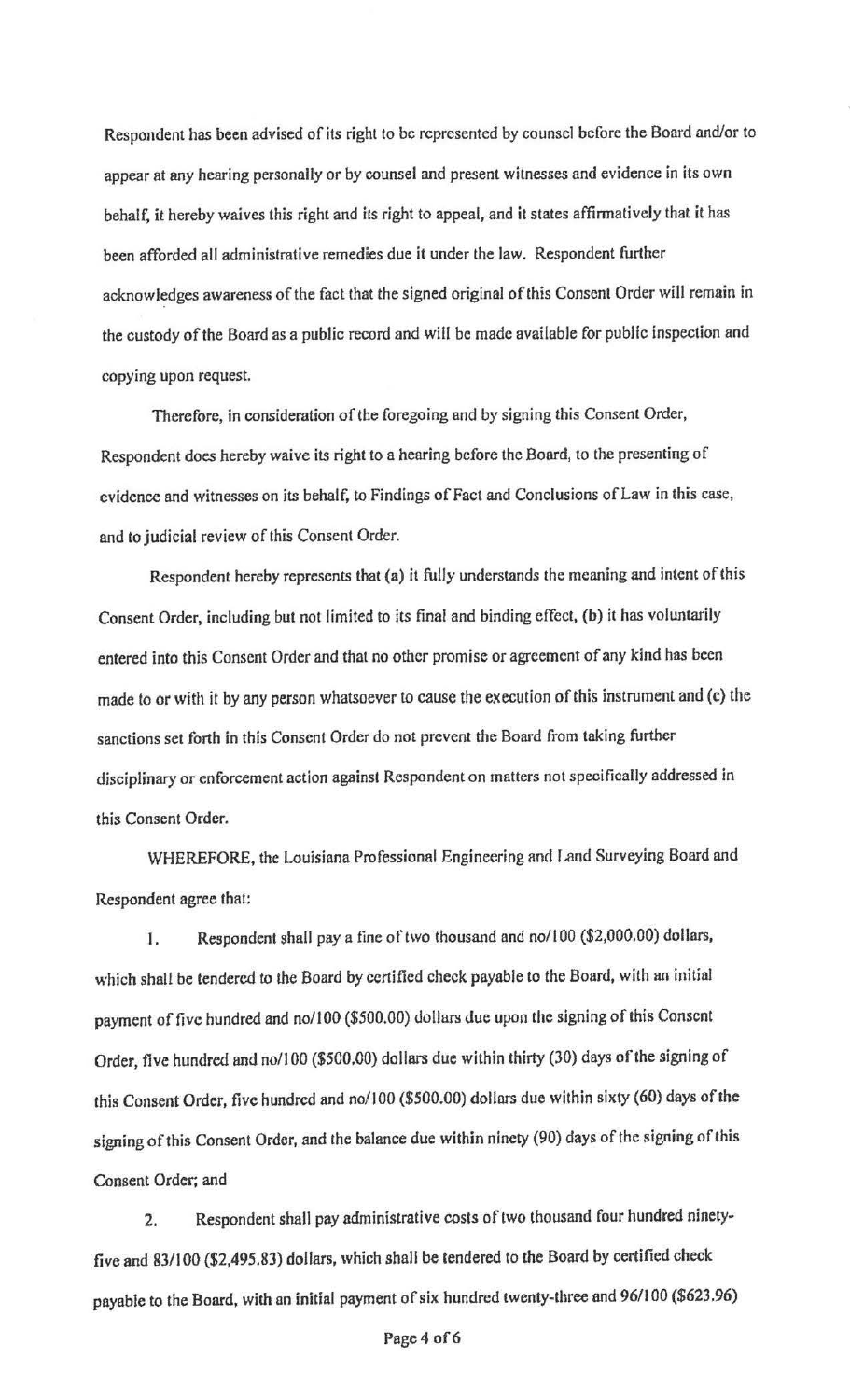dollars due upon the signing of this Consent Order, six hundred twenty-three and 96/100 (\$623.96) dollars due within thirty (30) days of the signing of this Consent Order, six hundredtwenty-three and 96/100 (\$623.96) dollars due within sixty (60) days of the signing of this Consent Order, and the balance due within ninety (90) days of the signing of this Consent Order; and

3. Respondent shall have its supervising professional successfully complete the Board's online Louisiana Laws and Rules Quiz with a score of 90% or higher and return it to the Board within sixty (60) days of the effective date of this Consent Order; and

4. Respondent shall have its supervising professional successfully complete the Board's online Louisiana Professionalism and Ethics Quiz with a score of 90% or higher and return it to the Board within sixty (60) days of the effective date of this Consent Order; and

*5.* Respondent shall ensure that Mr. Carubba immediately ceases and desists committing violations of the above referenced laws and/or rules, including but not limited to referring to himself as a "structural engineer" or an "SE" in Louisiana; and

6. This Consent Order shall be published on the Board's website and a summary of this matter shall be printed in the official journal of the Board, the *Louisiana Engineer and Surveyor Journal.* and reported to the National Council of Examiners for Engineering and Surveying (NCEES), identifying Respondent by name; and

7. This Consent Order shall not become effective unless and until it is accepted and signed by and on behalf of the Board. Should the Board not accept and sign this Consent Order, it is **agreed** that presentation of this matter to the Board shall not prejudice the Board or any of its members, staff, attorneys or representatives from further participation, consideration, or resolution of any further proceedings herein. Turther participation, consideration, or<br>ISIANA PROFESSIONAL ENGINEERING<br>ID LAND SURVEYING BOARD<br>NAA MERICILE

LOUISlANA PROFESSIONAL ENGlNEERING AND LAND SURVEYING BOARD

DATE: 10 September 2018 BY: <u>Nona Alentere</u>